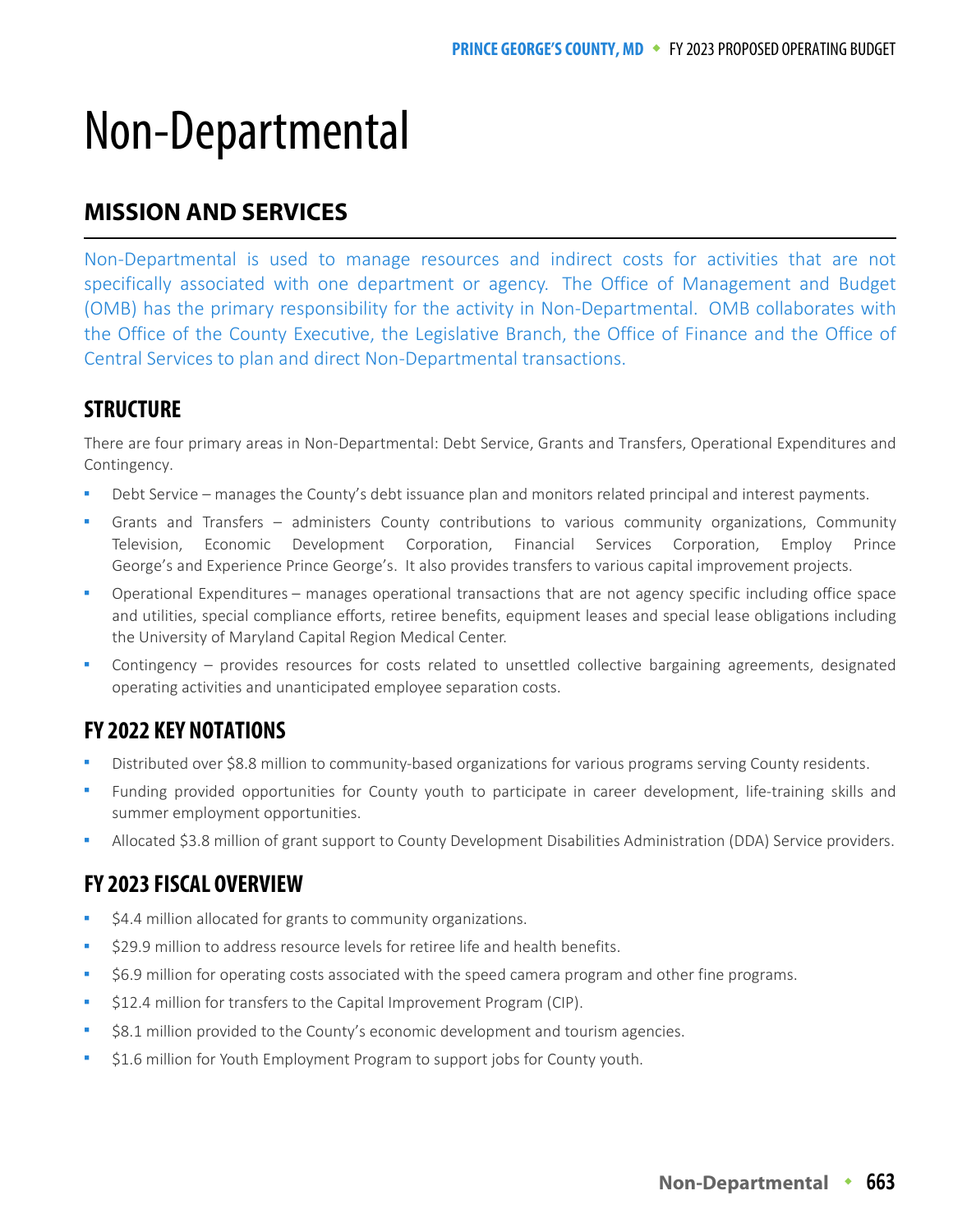# **FY 2023 BUDGET SUMMARY**

The FY 2023 proposed General Fund budget for Non-Departmental is \$376,141,200, an increase of \$22,581,600 or 6.4% over the FY 2022 approved budget.

| <b>NON-DEPARTMENTAL OVERVIEW</b> |                                                              |               |                          |               |              |             |  |  |  |
|----------------------------------|--------------------------------------------------------------|---------------|--------------------------|---------------|--------------|-------------|--|--|--|
|                                  | FY 2023<br>Change FY22-FY23<br>FY 2021<br>FY 2022<br>FY 2022 |               |                          |               |              |             |  |  |  |
| Category                         | Actual                                                       | <b>Budget</b> | Estimate                 | Proposed      | Amount (\$)  | Percent (%) |  |  |  |
| Debt Service                     | \$150,105,593                                                | \$170,862,700 | \$162,937,400            | \$179,430,000 | \$8,567,300  | 5.0%        |  |  |  |
| <b>Grants and Transfers</b>      | 33,223,807                                                   | 42,422,500    | 43,034,600               | \$43,216,200  | 793,700      | 1.9%        |  |  |  |
| Operational Expenditures         | 124,063,485                                                  | 126,474,400   | 124,559,400              | \$131,695,000 | 5,220,600    | 4.1%        |  |  |  |
| Contingency                      |                                                              | 13,800,000    | $\overline{\phantom{a}}$ | \$21,800,000  | 8,000,000    | 0.0%        |  |  |  |
| Total                            | \$307,392,885                                                | \$353,559,600 | \$330,531,400            | \$376,141,200 | \$22,581,600 | 6.4%        |  |  |  |

#### **Reconciliation from Prior Year**

|                                                                                                                                                                                                                                                                   | <b>Expenditures</b> |
|-------------------------------------------------------------------------------------------------------------------------------------------------------------------------------------------------------------------------------------------------------------------|---------------------|
| <b>FY 2022 Approved Budget</b>                                                                                                                                                                                                                                    | \$353,559,600       |
| Increase Cost: Debt Service - Increase in cost to reflect principal and interest payments for current outstanding debt and<br>anticipated cost related to the FY 2022 bond sale                                                                                   | \$8,567,300         |
| <b>Increase Cost: Contingency</b> - Increase in costs to reflect potential countywide salary improvements                                                                                                                                                         | 8,000,000           |
| Increase Cost: Operational Expenditures - Increase in the Other Leases category to align with the anticipated costs for<br>County office space requirements and economic development projects                                                                     | 4,472,100           |
| <b>Increase Cost: Operational Expenditures</b> - Increase in the budget for utilities primarily to support the costs of the<br>former Cheverly hospital site; the County assumed maintenance responsibility of this site during FY 2022                           | 1,419,000           |
| <b>Increase Cost: Grants and Transfers</b> - Increase in the Transfers to the Capital Improvement Program for the MD 210<br>project, video lottery terminal (VLT) funded Board of Education projects and PAYGO funds allocated for the Redevelopment<br>Authority | 1,299,000           |
| Increase Cost: Operational Expenditures - Increase in the budget for postage to cover operational needs including<br>mailing ballots to residents for the 2022 Gubernatorial General Election                                                                     | 1,100,000           |
| <b>Increase Cost: Grants and Transfers</b> - Increase to support the Strategic Goals and Initiatives category to include<br>additional community events                                                                                                           | 1,000,000           |
| <b>Increase Cost: Grants and Transfers</b> — Increase in funding for various grants allotted to community organizations                                                                                                                                           | 668,000             |
| Increase Cost: Operational Expenditures - Increase in Miscellaneous Expenses category to align with anticipated costs<br>for professional service contracts and fiscal agent fees                                                                                 | 520,200             |
| Increase Cost: Operational Expenditures - Increase in Miscellaneous Expenses category to align with anticipated costs<br>for advertising and contract services                                                                                                    | 427,300             |
| Increase Cost: Grants and Transfers - Increase in the Other Payments category for program expansions at the American<br>Job Center National Harbor; this site is operated by Employ Prince George's and supported by VLT funding                                  | 200,000             |
| Increase Cost: Grants and Transfers - Increase in Other Payments category for Rosecroft - Local Impact Grants; this<br>funding has been reallocated from the Department of Public Works to Non-Departmental                                                       | 150,000             |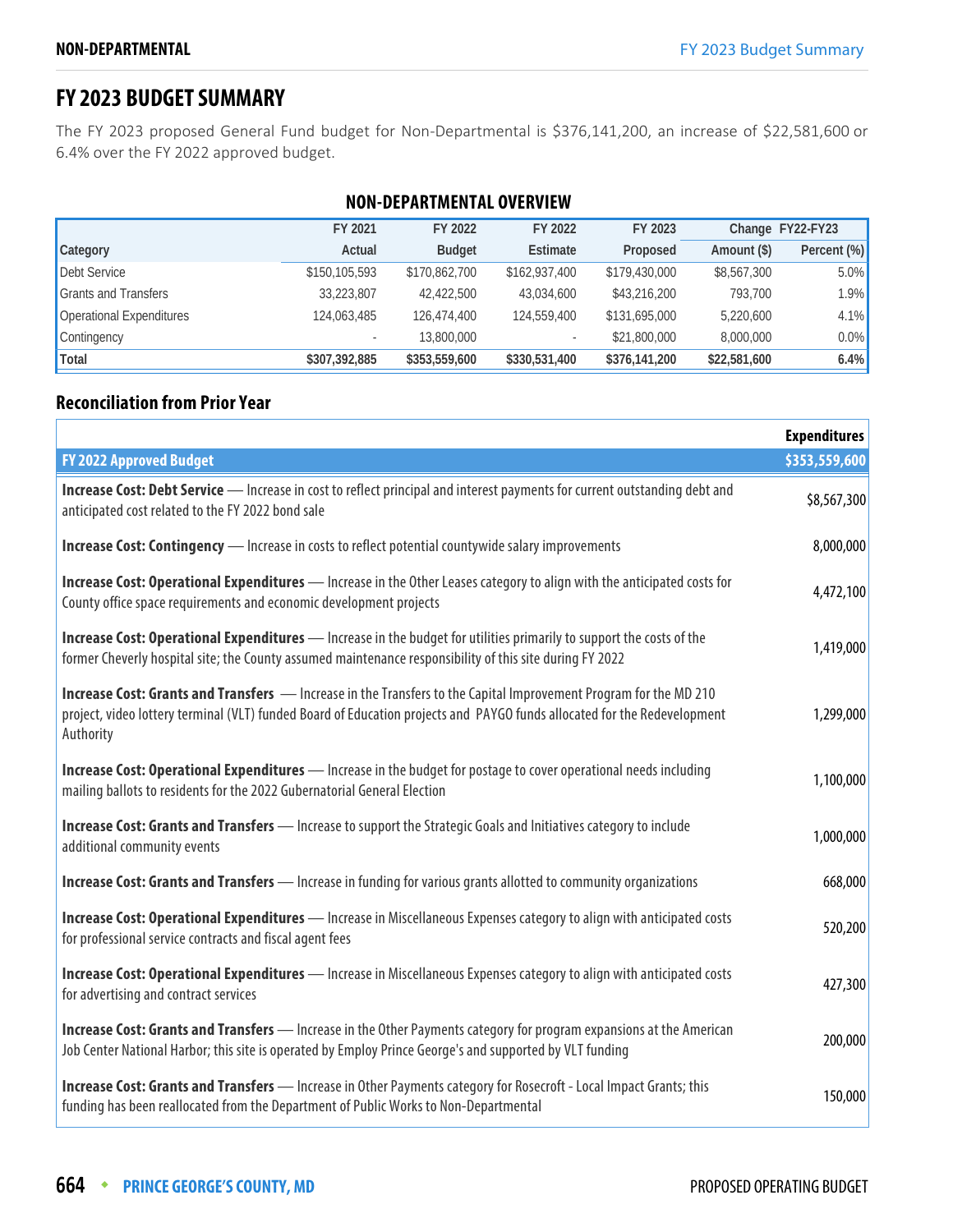'n

# **Reconciliation from Prior Year** (continued)

|                                                                                                                                                                                                                                 | <b>Expenditures</b> |
|---------------------------------------------------------------------------------------------------------------------------------------------------------------------------------------------------------------------------------|---------------------|
| Increase Cost: Grants and Transfers - Increase in the County grant for Economic Development Corporation to support<br>the BuyPG marketing program                                                                               | 150,000             |
| <b>Increase Cost: Operational Expenditures</b> — Increase in the budget for streetlight and traffic light electricity to align with<br>projected costs                                                                          | 142,500             |
| <b>Increase Cost: Operational Expenditures</b> — Increase in funding for the Summer Youth Employment Program                                                                                                                    | 103,100             |
| <b>Increase Cost: Grants and Transfers</b> — Increase in the County grant for Employ Prince George's; the funding will support<br>a previously unfunded Human Resources Generalist position for the organization in FY 2023     | 89,200              |
| <b>Increase Cost: Grants and Transfers</b> — Increase in the budget for memberships to align with anticipated costs                                                                                                             | 75,000              |
| <b>Decrease Cost: Grants and Transfers</b> - Decrease in the Other Payments category to remove the one-time funding<br>allocated for the FY 2022 conference and consultant to support businesses along the Purple Line Corridor | (150,000)           |
| Decrease Cost: Grants and Transfers - Decrease in the County debt service payments related to the University of<br><b>Maryland Medical System</b>                                                                               | (187, 500)          |
| <b>Decrease Cost: Grants and Transfers</b> — Decrease in the Transfers to Other Funds category; a General Fund transfer is not<br>required for to the Housing Investment Trust Fund in FY 2023                                  | (500,000)           |
| <b>Decrease Cost: Operational Expenditures</b> - Decrease to debt payment costs related to various equipment lease<br>transactions                                                                                              | (904, 200)          |
| <b>Decrease Cost: Grants and Transfers</b> - Decrease in funding for County Council designated community grants                                                                                                                 | (2,000,000)         |
| Decrease Cost: Operational Expenditures - Decrease in the Automated Enforcement programs category and to align<br>with the anticipated costs for speed camera, red-light camera and false alarm programs                        | (2,059,400)         |
| <b>FY 2023 Proposed Budget</b>                                                                                                                                                                                                  | \$376,141,200       |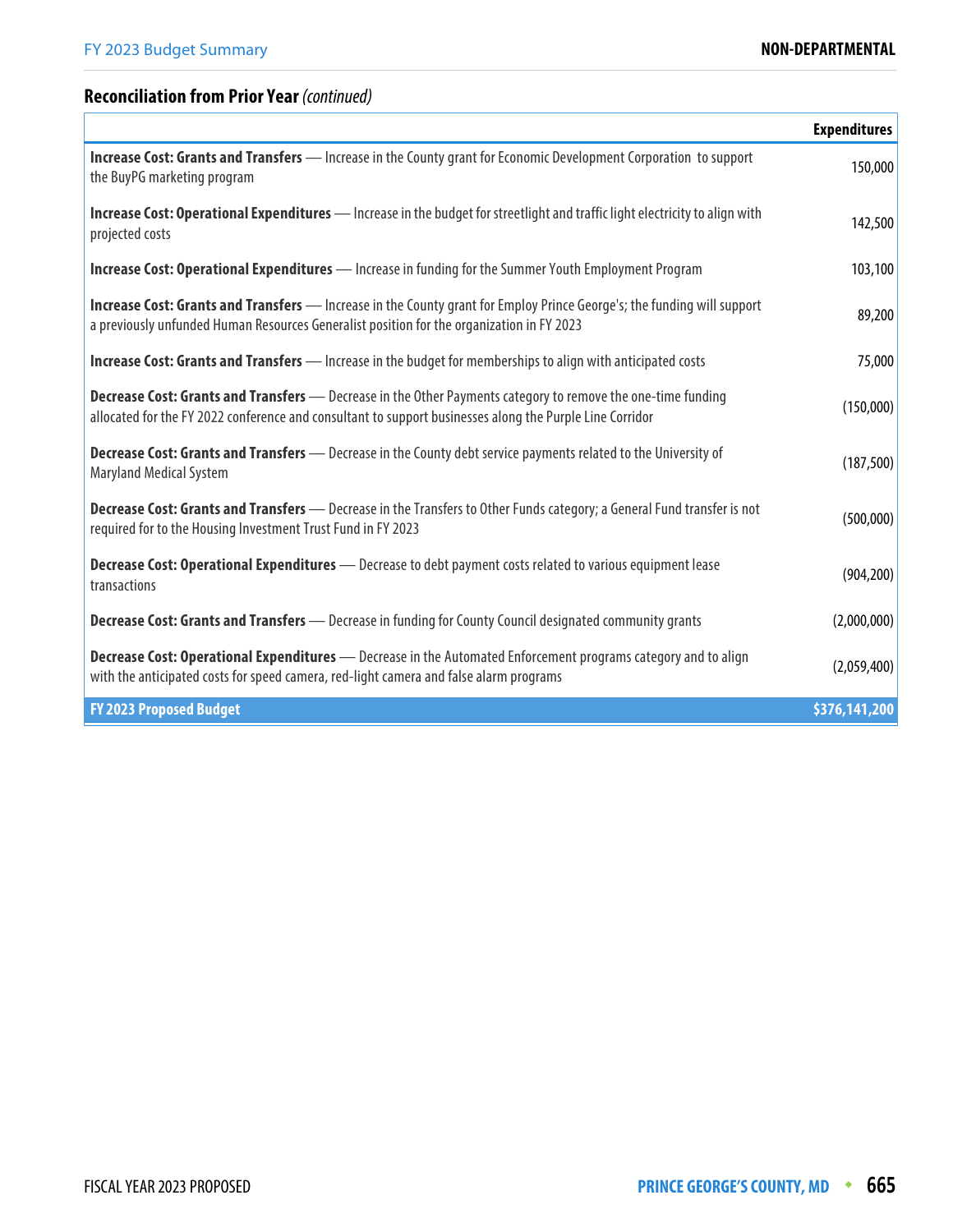# **DEBT SERVICE**

| <b>Principal</b>         |               |               |                 |               |                  |             |  |
|--------------------------|---------------|---------------|-----------------|---------------|------------------|-------------|--|
|                          | FY 2021       | FY 2022       | FY 2022         | FY 2023       | Change FY22-FY23 |             |  |
| <b>Debt Service</b>      | Actual        | Approved      | <b>Estimate</b> | Proposed      | Amount (\$)      | Percent (%) |  |
| <b>PRINCIPAL</b>         |               |               |                 |               |                  |             |  |
| Schools (GOB's)          | \$49,981,684  | \$57,780,200  | \$57,780,200    | \$62,242,800  | \$4,462,600      | 7.7%        |  |
| Schools (Q-bonds)        | 3,149,679     | 3,149,700     | 3,149,700       | 3,149,700     | 0                | 0.0%        |  |
| <b>Mass Transit</b>      | 847,593       | 851,600       | 851,600         | 825,000       | (26,600)         | $-3.1%$     |  |
| Roads (GOB's)            | 35,542,199    | 36,330,000    | 36,330,000      | 37,553,200    | 1,223,200        | 3.4%        |  |
| <b>Public Buildings</b>  | 24,314,013    | 21,717,700    | 21,717,700      | 23,297,800    | 1,580,100        | 7.3%        |  |
| Fire                     | 4,481,890     | 4,240,900     | 4,240,900       | 4,816,600     | 575,700          | 13.6%       |  |
| <b>Community College</b> | 6,578,760     | 7,099,200     | 7,099,200       | 7,318,400     | 219,200          | 3.1%        |  |
| Correctional Facilities  | 3,705,817     | 3,471,800     | 3,471,800       | 3,747,200     | 275,400          | 7.9%        |  |
| Library                  | 5,774,819     | 6,116,800     | 6,116,800       | 6,360,200     | 243,400          | 4.0%        |  |
| Health                   | 652,673       | 1,214,200     | 1,214,200       | 1,636,800     | 422,600          | 34.8%       |  |
| Police                   | 3,545,258     | 4,768,700     | 4,768,700       | 6,170,100     | 1,401,400        | 29.4%       |  |
| Total                    | \$138,574,386 | \$146,740,800 | \$146,740,800   | \$157,117,800 | \$10,377,000     | 7.1%        |  |

Note: Numbers may not add due to rounding. Maryland Industrial Land Act (MILA) debt is accounted for in State Debt Assumption Payments, rather than in debt service in the Comprehensive Annual Financial Report (CAFR).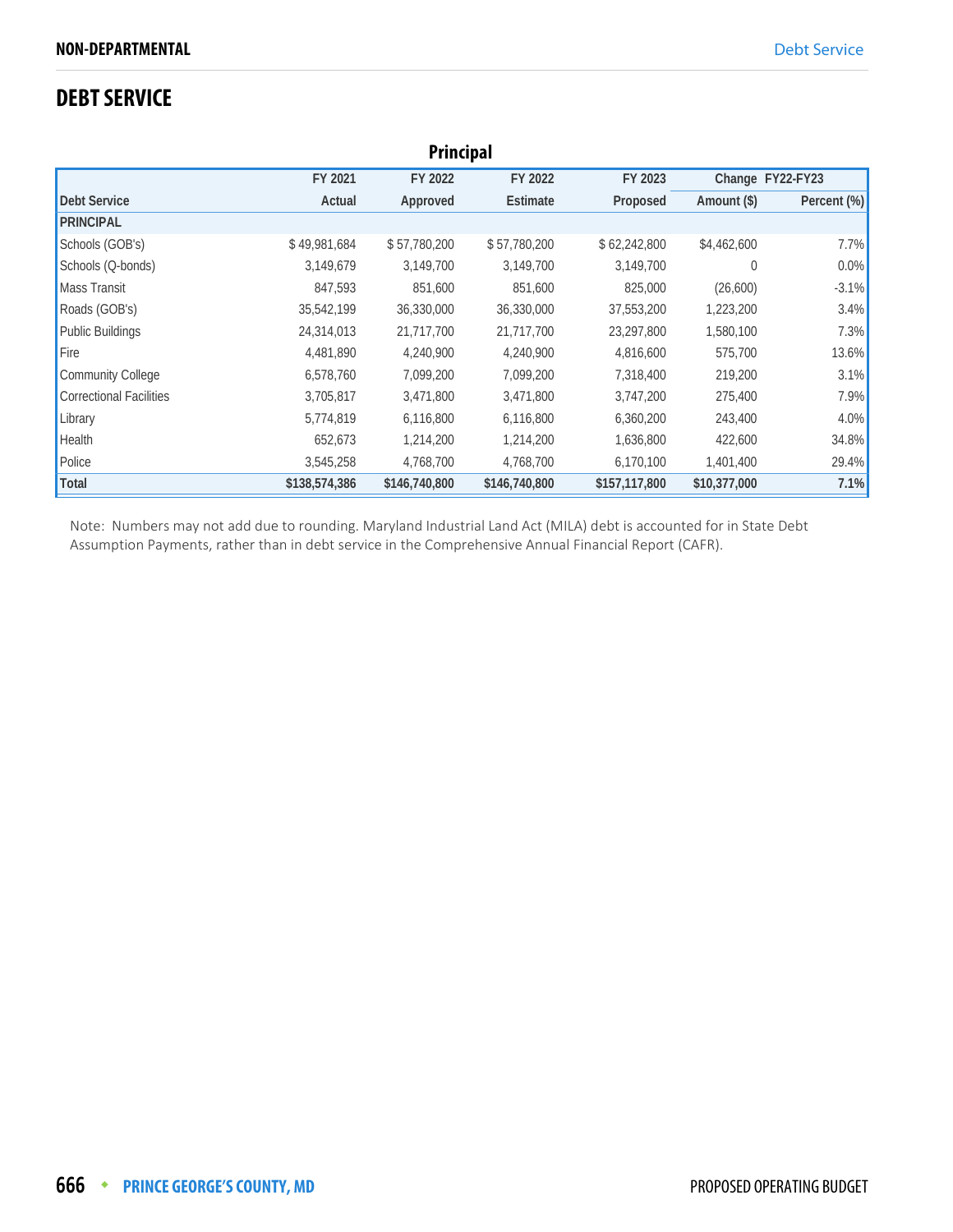|                                                     |                 | <b>Interest</b> |                |                   |                 |                  |
|-----------------------------------------------------|-----------------|-----------------|----------------|-------------------|-----------------|------------------|
|                                                     | FY 2021         | FY 2022         | FY 2022        | FY 2023           |                 | Change FY22-FY23 |
| <b>Debt Service</b>                                 | Actual          | Approved        | Estimate       | Proposed          | Amount (\$)     | Percent (%)      |
| <b>INTEREST AND SERVICE CHARGES</b>                 |                 |                 |                |                   |                 |                  |
| Schools - General Obligation Bonds (GOB's)          | \$26,778,952    | \$26,505,400    | \$28,654,600   | \$27,729,200      | \$1,223,800     | 4.6%             |
| <b>Mass Transit</b>                                 | 146,809         | 110,700         | 110,700        | 78,300            | (32, 400)       | $-29.3%$         |
| Roads (GOB's)                                       | 17,128,584      | 16,147,200      | 17,435,900     | 16,792,800        | 645,600         | 4.0%             |
| <b>Public Buildings</b>                             | 13,584,591      | 13,527,700      | 14,449,800     | 14,107,100        | 579,400         | 4.3%             |
| Fire                                                | 2,333,538       | 2,324,400       | 2,406,200      | 2,277,600         | (46, 800)       | $-2.0%$          |
| <b>Community College</b>                            | 5,201,913       | 4,876,800       | 4,899,300      | 4,577,400         | (299, 400)      | $-6.1%$          |
| Correctional Facilities                             | 1,929,526       | 1,817,200       | 1,817,200      | 1,667,300         | (149,900)       | $-8.2%$          |
| Library                                             | 3,340,761       | 3,231,100       | 3,547,300      | 3,490,900         | 259,800         | 8.0%             |
| Health                                              | 1,014,010       | 1,392,600       | 1,535,700      | 1,573,800         | 181,200         | 13.0%            |
| Police                                              | 3,092,670       | 3,166,800       | 3,166,800      | 2,943,200         | (223,600)       | $-7.1%$          |
| Current Year Bond Sale/Refinancing                  |                 | 7,925,200       |                | 7,473,000         | (452, 200)      | $-5.7%$          |
| Service Charges                                     | 539             |                 |                |                   |                 | 0.0%             |
| <b>Total Interest and Service Charges</b>           | \$74,551,893    | \$81,025,100    | \$78,023,500   | \$82,710,600      | \$1,685,500     | 2.1%             |
|                                                     |                 |                 |                |                   |                 |                  |
| Principal                                           | \$138,574,386   | \$146,740,800   | \$146,740,800  | \$157,117,800     | \$10,377,000    | 7.1%             |
|                                                     |                 |                 |                |                   |                 |                  |
| <b>TOTAL PRINCIPAL, INTEREST</b>                    |                 |                 |                |                   |                 |                  |
| <b>AND SERVICE CHARGES</b>                          | \$213,126,279   | \$227,765,900   | \$224,764,300  | \$239,828,400     | \$12,062,500    | 5.3%             |
|                                                     |                 |                 |                |                   |                 |                  |
| Less:                                               |                 |                 |                |                   |                 |                  |
| <b>Mass Transit</b>                                 | (\$994,402)     | (962, 200)      | (962, 300)     | (903, 400)        | \$58,800        | $-6.1%$          |
| School Surcharge                                    | $(*43,025,776)$ | (45, 912, 500)  | (47, 202, 000) | (50,049,600)      | (4, 137, 100)   | 9.0%             |
| Telecommunications Tax Supported School<br>Projects | (\$2,729,408)   | (2,433,300)     | (2,433,300)    | (2, 142, 700)     | 290,600         | $-11.9%$         |
| Internal Revenue Service (IRS) Subsidy              | (\$1,291,735)   | (1, 114, 100)   | (1, 114, 100)  | (1, 114, 100)     | $\theta$        | 0.0%             |
| <b>Bond Premiums</b>                                | (\$14,979,365)  | (6,481,100)     | (10, 115, 200) | (6, 188, 600)     | 292,500         | $-4.5%$          |
| <b>Unspent Bond Proceeds</b>                        |                 |                 |                |                   |                 | 0.0%             |
| SubTotal                                            | (\$63,020,686)  | \$ (56,903,200) | (\$61,826,900) | \$ (60, 398, 400) | $$$ (3,495,200) | 6.1%             |
|                                                     |                 |                 |                |                   |                 |                  |
| <b>Total Expenditures - Net County Debt</b>         | \$150,105,593   | \$170,862,700   | \$162,937,400  | \$179,430,000     | \$8,567,300     | 5.0%             |

Note: Numbers may not add due to rounding. MILA debt is accounted for in State Debt Assumption Payments.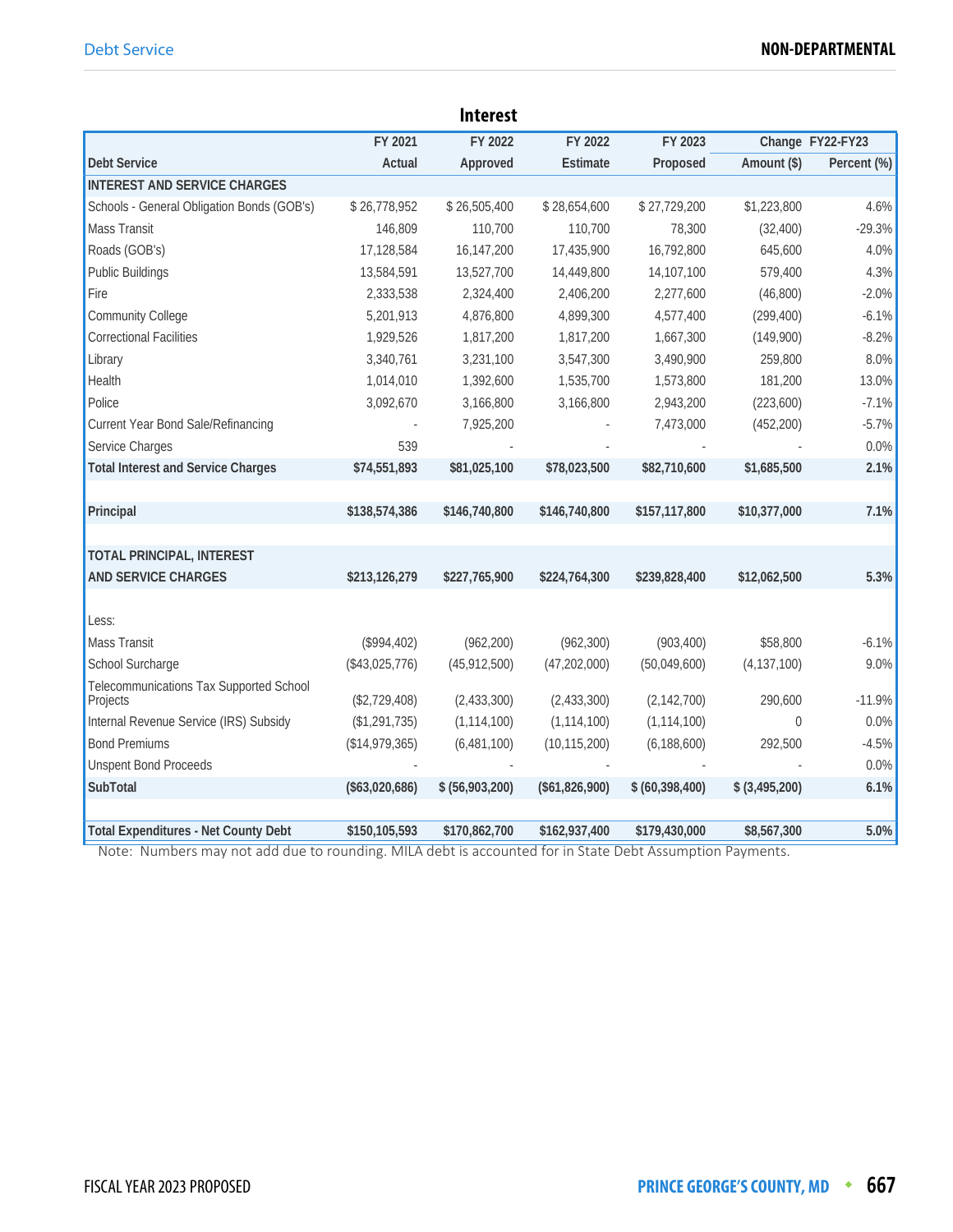#### **FY 2023 Debt Issuance Plan**

Prince George's County plans to issue new general obligation bonds of approximately \$255.4 million in FY 2023. The main factor behind the debt issuance continues to be the construction of public schools, followed by road repair and roadway enhancements. The County's current bond rating is AAA by all major bond rating agencies.

#### **Outstanding General Fund Direct Debt**

Direct Debt is debt incurred by Prince George's County government in its own name. The gross outstanding general fund debt, the amount that would be due if 100% of the principal were due on June 30, includes the County's general obligation bonds, Revenue Authority revenue bonds and Maryland Local Government Insurance Trust obligations issued for self insurance liability funding.

Net Direct Debt is gross debt less (1) gross debt payable primarily from user charges or other identified debtsupporting revenue streams and (2) gross debt reimbursable from the State of Maryland. This represents total direct debt excluding self-supporting debt. On June 30, 2018, the County's outstanding net direct debt totaled \$1,384.7.0 million; on June 30, 2019, it was \$1,500.1 million; on June 30, 2020, it was \$1,530.2 million; and on June 30, 2021, it increased to \$1,588.5 million. These figures exclude overlapping debt of the Industrial Development Authority (IDA) Lease Revenue Bonds.

#### **Overlapping Debt**

In addition to the direct debt, the County has formally agreed to pay the Industrial Development Authority of Prince George's County for the payments due on lease revenue bonds through annual lease payments. The Authority uses the lease payments made by the County to retire its outstanding debt. Most of the proceeds of the debt issued by the Authority were used to build the Prince George's County Courthouse in Upper Marlboro. On June 30, 2018, the County had no outstanding general fund net overlapping debt; this was a decease of \$40.0 million. In FY 2019, the Revenue Authority assumed responsibility for all IDA assets and liabilities, including the refinancing of all outstanding debt. As authorized by CR-69-2017, the IDA will be terminated upon the extinguishing of all IDA obligations. Therefore, the County started remitting payments to the Revenue Authority in FY 2019.

#### **NET TAX-SUPPORTED GENERAL FUND DEBT**

| $(millions \xi's)$ |  |
|--------------------|--|
|                    |  |

|                      | Actual    | Actual    | Actual                |
|----------------------|-----------|-----------|-----------------------|
|                      | 6/30/2019 | 6/30/2020 | 6/30/2021             |
| Net Direct Debt      | \$1,500.1 | 0.0       | $$1,530.2$ $$1,588.5$ |
| Overlapping Debt     | 0.0       |           | 0.0                   |
| <b>TOTAL</b>         | \$1,500.1 | \$1,530.2 | \$1,588.5             |
| <b>ANNUAL GROWTH</b> | \$115.4   | \$30.1    | \$58.3                |

#### **SOURCE:**

FY 2019: CAFR for the Year Ending June 30, 2018, Prince George's County, Maryland, Page 171 (Table 14)

FY 2020: CAFR for the Year Ending June 30, 2019, Prince George's County, Maryland, Page 171 (Table 14)

FY 2021: CAFR for the Year Ending June 30, 2020, Prince George's County, Maryland, Page 171 (Table 14)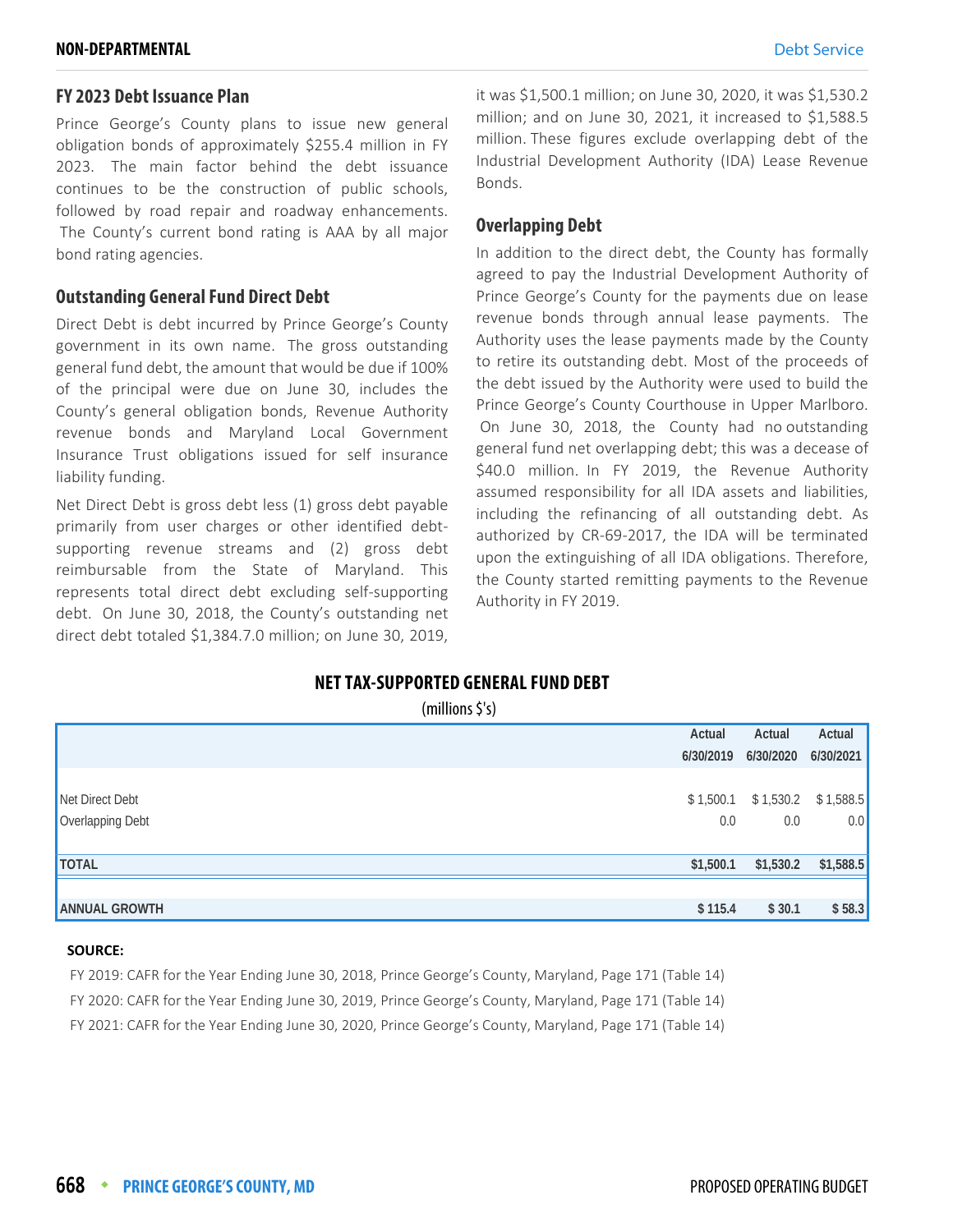**SELF-SUPPORTING DEBT** are portions of the gross direct debt that are not dependent on County tax revenues. Selfsupporting outstanding debt, including debt that is repaid solely from the County's share of certain State collected taxes and user charges, is detailed below:

| $\frac{1}{2}$                                                     |           |           |                  |
|-------------------------------------------------------------------|-----------|-----------|------------------|
|                                                                   | 6/30/2019 | 6/30/2020 | 6/30/2021        |
| <b>General Obligation Bonds:</b>                                  |           |           |                  |
| Mass Transit Debt - Washington Suburban Transit Commission (WSTC) | \$5.3     | \$4.5     | \$3.7            |
| Stormwater Management                                             | 292.9     | 314.5     | 335.6            |
| County Solid Waste Management Bonds                               | 43.7      | 58.6      | 71.3             |
| School Facilities Supported by School Surcharge                   | 383.4     | 428.7     | 458.0            |
| School Facilities Supported by Telecommunications Tax             | 14.5      | 12.2      | 9.9              |
|                                                                   |           |           |                  |
| <b>Revenue Bonds:</b>                                             |           |           |                  |
| Solid Waste Management System                                     | 0.0       | 0.0       | 0.0 <sub>1</sub> |
|                                                                   |           |           |                  |
| <b>Total Self-Supporting Debt</b>                                 | \$739.8   | \$818.5   | \$878.5          |

#### **Self-Supporting Direct Debt**  (millions)

#### **SOURCE:**

FY 2020: CAFR for the Year Ending June 30, 2019, Prince George's County, Maryland, Page 171 (Table 14).

FY 2021: CAFR for the Year Ending June 30, 2020, Prince George's County, Maryland, Page 171 (Table 14).

#### **Debt Service and Other Payments**

When debt is issued, the County is given a debt service payment schedule similar to amortization payments provided to a citizen when funds are borrowed to purchase a home or a car. The County is required to budget annually for the payment of principal and interest due on the amount of debt that it has incurred along with the annual premium payments and lease payments described under "Other Obligations." (Revenue Authority debt and certain other lease payments are shown under Other Non Departmental.)

From time to time, the County reviews its debt to see if it should restructure or refinance the debt to minimize its cost or to maximize cash flow requirements. A similar technique is used by the taxpayer who refinances his or her mortgage when interest rates are lowered, resulting in a reduced monthly payment. Alternatively, the taxpayer may choose the lower interest rate and opt for the same monthly payment and thus pay off his or her debt much quicker.

In general, the County is obligated for its first payment of interest six months after debt is issued; the first payment of principal is due twelve months after the debt is issued.

#### **Recoveries**

Portions of the debt and obligations related to mass transit are retired through dedicated tax levies. In addition, the County receives certain payments by the State of Maryland for a portion of the Industrial Development Authority (IDA) lease payments. Starting from FY 2001, school surcharge revenues have been used to offset part of the cost of new school construction. Starting in FY 2007, part of the telecommunications tax revenues that are set aside each year in a separate capital project fund have been used to support school construction bonds.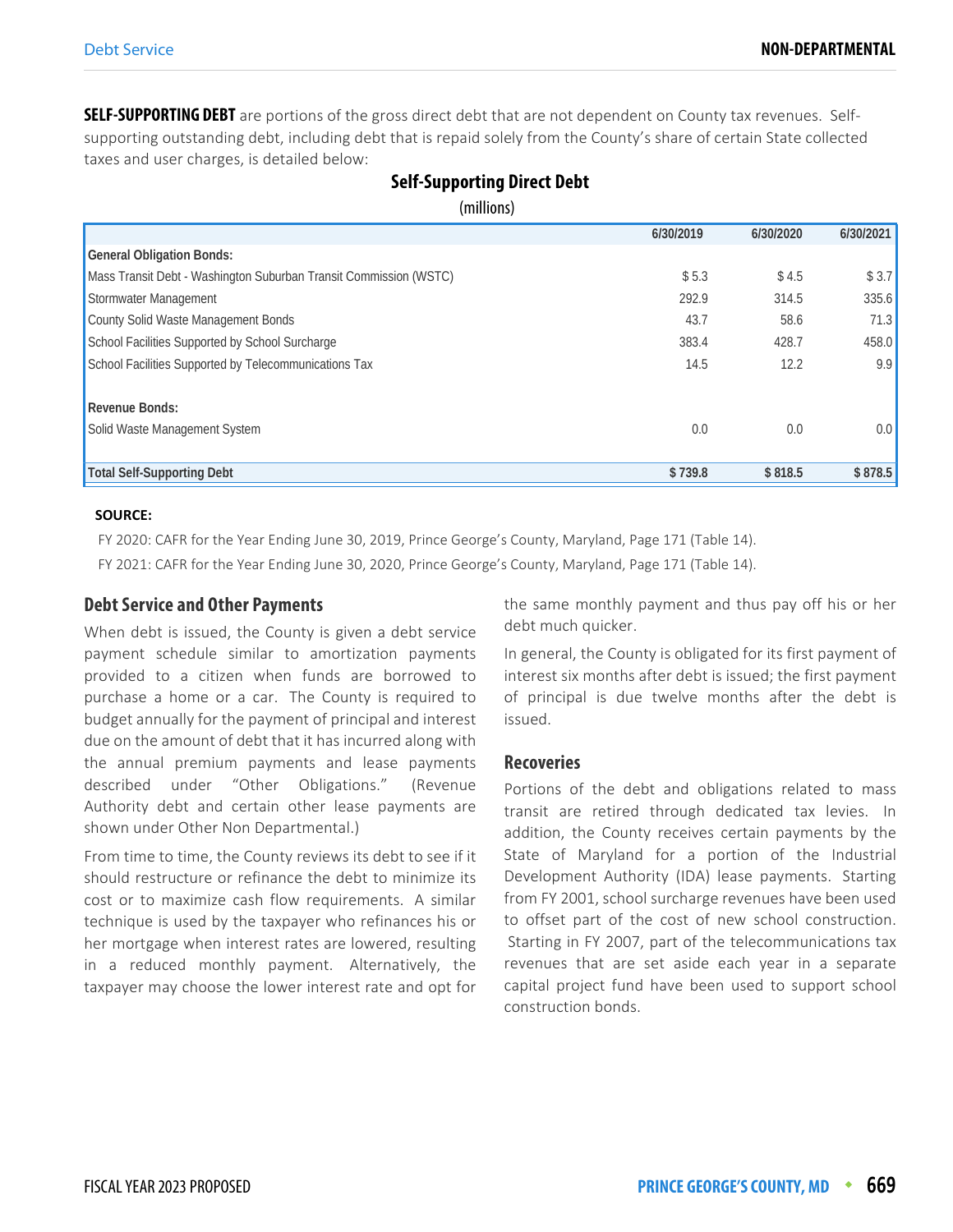#### **Debt Service General Fund Sources**

Highway User Revenue is allocated between the Highway Maintenance Division in the Department of Public Works and Transportation and debt service for roads.

#### **Debt Levels**

The County's Net Direct Debt has grown due to the rising needs for capital projects, in particular school construction. The County plans to keep its debt levels below its self-imposed and statutory limits.

|               |            |                   |                   | % of Net Direct       | <b>Net Direct</b> | <b>Debt Service</b>      |
|---------------|------------|-------------------|-------------------|-----------------------|-------------------|--------------------------|
| <b>Fiscal</b> |            | Assessed          | <b>Net Direct</b> | Debt to               | Debt Per          | as a % of General        |
| Year          | Population | Value             | Debt              | <b>Assessed Value</b> | Capita            | <b>Fund Expenditures</b> |
| 2021          | 908,743    | \$108,467,097,890 | \$1,588,461,609   | 1.5%                  | 1,748             | 4.2%                     |
| 2020          | 909,327    | \$102,527,101,300 | \$1,530,187,259   | 1.5%                  | 1,683             | 3.8%                     |
| 2019          | 913,508    | \$97,534,897,800  | \$1,500,063,335   | 1.5%                  | 1,642             | 4.0%                     |
| 2018          | 911,685    | \$92,548,040,600  | \$1,384,752,682   | 1.5%                  | 1,519             | 3.2%                     |
| 2017          | 909,865    | \$86,941,639,900  | \$898,012,035     | 1.0%                  | 987               | 3.4%                     |
| 2016          | 908,049    | \$80,392,825,800  | \$968,882,035     | 1.2%                  | 1,067             | 3.2%                     |
| 2015          | 909,535    | \$74,172,798,186  | \$944,926,424     | 1.3%                  | 1,039             | 3.4%                     |
| 2014          | 904,430    | \$73,425,415,435  | \$844,289,449     | 1.1%                  | 934               | 3.3%                     |
| 2013          | 890,081    | \$75,993,572,331  | \$899,514,499     | 1.2%                  | 1,011             | 3.1%                     |
| 2012          | 881,138    | \$82,964,524,909  | \$714,695,331     | 0.9%                  | 811               | 3.4%                     |
| 2011          | 874,045    | \$95,135,150,806  | \$714,419,526     | 0.8%                  | 817               | 3.8%                     |
| 2010          | 865,705    | \$96,054,707,346  | \$705,280,978     | 0.7%                  | 815               | 3.4%                     |
| 2009          | 834,560    | \$85,155,247,625  | \$704,467,333     | 0.8%                  | 844               | 2.7%                     |
| 2008          | 830,514    | \$72,900,955,419  | \$782,927,125     | 1.1%                  | 943               | 2.9%                     |
| 2007          | 832,699    | \$60,716,650,060  | \$759,188,646     | 1.3%                  | 912               | 3.3%                     |
| 2006          | 836,644    | \$52,277,304,579  | \$709,848,849     | 1.4%                  | 848               | 3.2%                     |
| 2005          | 840,513    | \$46,612,628,987  | \$686,662,549     | 1.5%                  | 817               | 3.7%                     |
| 2004          | 836,103    | \$43,066,687,540  | \$661,141,076     | 1.5%                  | 791               | 3.8%                     |

#### **Notes:**

- (1) Population estimates are from the U.S. Census Bureau, Population Estimates Branch. The fiscal year 2021 population estimate is from the American Communities Survey, U.S. Census Bureau for 2020.
- (2) Beginning in fiscal year 2002, real property assessed value in Maryland has been adjusted from approximately 40% of market value to full market value (100%) by the State Department of Assessments and Taxation. Personal property assessed value remains unchanged at full market value.
- (3) The amount of net direct debt represents the County's general obligation bonded debt which excludes the Primary Government's Stormwater Management Enterprise Fund bonds paid with dedicated tax collections, Solid Waste Management System bonds repaid from user charges, debt for parks reimbursed by the joint venture M-NCPPC, debt for mass transit reimbursed by the WSTC (joint venture), debt for school facilities paid by school surcharge, and debt for school facilities funded by telecommunications tax. It includes Parking Authority's (component unit) bonded debt.

SOURCE: Office of Finance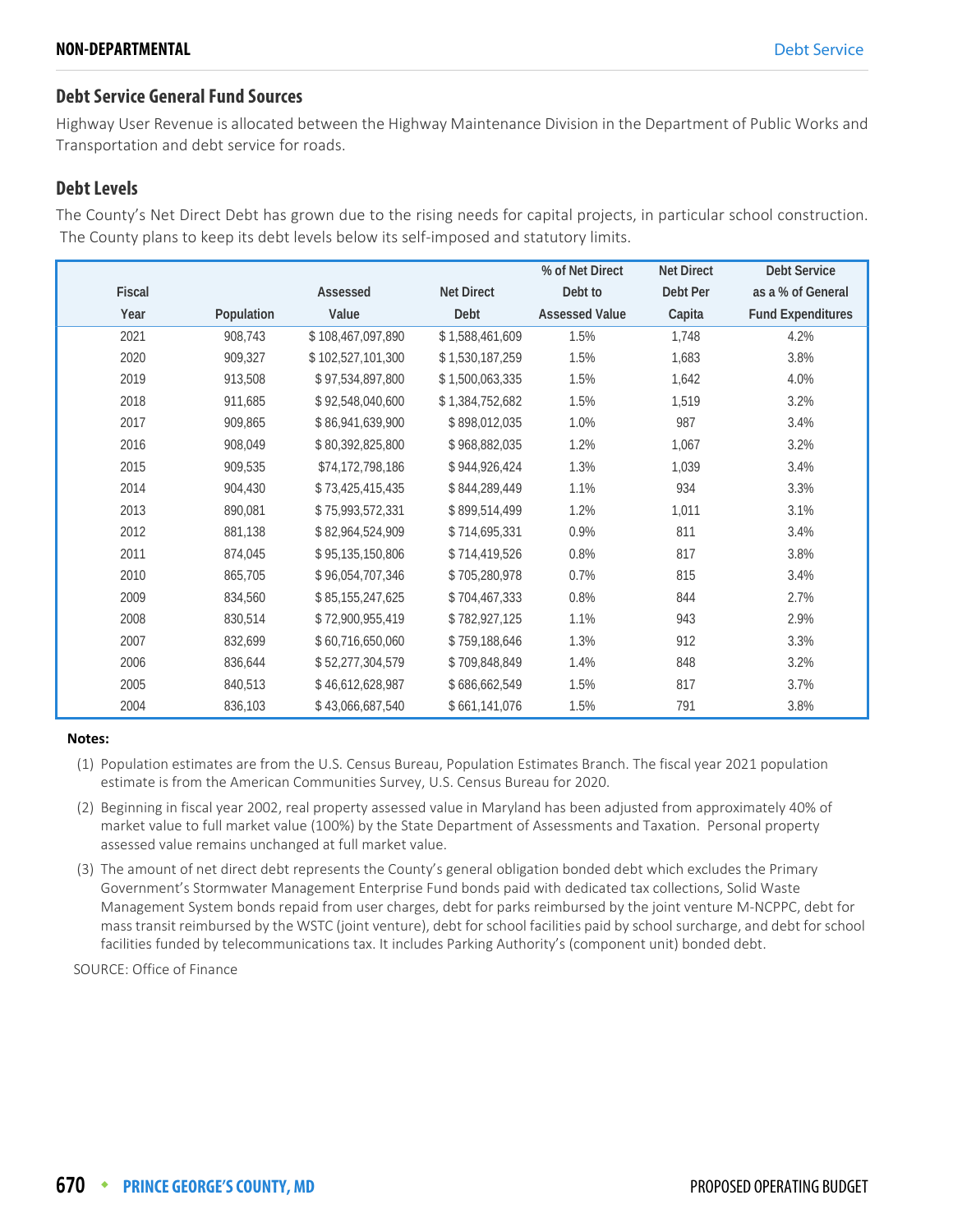# **GRANTS & TRANSFER PAYMENTS**

|                                             | FY 2021      | FY 2022       | FY 2022      | FY 2023      |               | Change FY22-FY23 |
|---------------------------------------------|--------------|---------------|--------------|--------------|---------------|------------------|
| <b>Grants and Transfers</b>                 | Actual       | <b>Budget</b> | Estimate     | Proposed     | Amount (\$)   | Percent (%)      |
| Grants to Community Organizations           | \$8,632,650  | \$8,632,000   | \$8,632,000  | \$6,900,000  | (\$1,732,000) | $-20.1%$         |
| <b>Required Payments</b>                    | 340,204      | 447,500       | 482,900      | 447,500      |               | $0.0\%$          |
| Economic Development Corporation            | 4,247,700    | 3,739,100     | 3,739,100    | 3,889,100    | 150,000       | 4.0%             |
| <b>Employ Prince George's</b>               | 1,851,700    | 1,833,100     | 1,833,100    | 1,922,300    | 89,200        | 4.9%             |
| <b>Financial Services Corporation</b>       | 1,203,100    | 1,094,800     | 1,094,800    | 1,094,800    |               | 0.0%             |
| Prince George's Community Television        | 1,016,000    | 924,600       | 924,600      | 924,600      |               | 0.0%             |
| <b>Experience Prince George's</b>           | 1,341,400    | 1,228,900     | 1,228,900    | 1,228,900    |               | 0.0%             |
| <b>Memberships</b>                          | 737,814      | 772,100       | 772,100      | 847,100      | 75,000        | 9.7%             |
| Strategic Goals Initiative                  | 1,080,117    | 500,000       | 500,000      | 1,500,000    | 1,000,000     | 200.0%           |
| University of Maryland Medical System       | 5,000,000    | 4,329,800     | 4,329,800    | 4,142,300    |               | $0.0\%$          |
| Prince George's Arts and Humanities Council |              |               |              | 400,000      |               |                  |
| Other Payments                              | 4,844,867    | 7,297,700     | 7,297,700    | 7,497,700    | 200,000       | 2.7%             |
| Transfers to Other Funds                    |              | 500,000       | 500,000      |              | (500,000)     | 0.0%             |
| Transfers to Capital Improvement Program    | 2,928,255    | 11,122,900    | 11,699,600   | 12,421,900   | 1,299,000     | 11.7%            |
| <b>Total Expenditures</b>                   | \$33,223,807 | \$42,422,500  | \$43,034,600 | \$43,216,200 | \$793,700     | 1.9%             |

#### **Grants to Community Organizations -- \$6,900,000**

Funding supports a variety of community-based organizations serving County residents.

#### **Required Payments -- \$447,500**

Amounts shown here represent anticipated costs mandated by State or local legislation, regulation or contractual agreement.

#### **Economic Development Corporation -- \$3,889,100**

This funding supports the Economic Development Corporation, a non-profit organization that promotes economic development, neighborhood and business revitalization, workforce services and youth employment, while collaborating with the business community and other public entities.

#### **Employ Prince George's Inc. -- \$1,922,300**

This funding supports Employ Prince George's Inc., a nonprofit organization that provides career and job readiness training as well as on-the-job work experience for county youth and adults, including dislocated workers. The program is funded primarily through the federal Workforce Innovation and Opportunity Act (WIOA) grant program.

#### **Financial Services Corporation -- \$1,094,800**

This funding supports the Financial Services Corporation, a non-profit corporation that provides non-traditional financing for small and minority-owned businesses in Prince George's County.

#### **Prince George's Community Television -- \$924,600**

Funding supports Community Television of Prince George's County Channels 76 and 70, the award-winning nonprofit cable access station.

#### **Experience Princes George's -- \$1,228,900**

This funding supports Experience Princes George's, a promotional agency under contract with the County that assists in the implementation of the County's comprehensive economic and cultural development program. Additional funding per CB-077-2016 is provided for the County branding campaign to advertise and promote the County.

#### **Memberships -- \$847,100**

This funding represents the cost of the County's participation fees in various professional organizations.

#### **Strategic Goals Initiative -- \$1,500,000**

Funding will be utilized to further various County initiatives.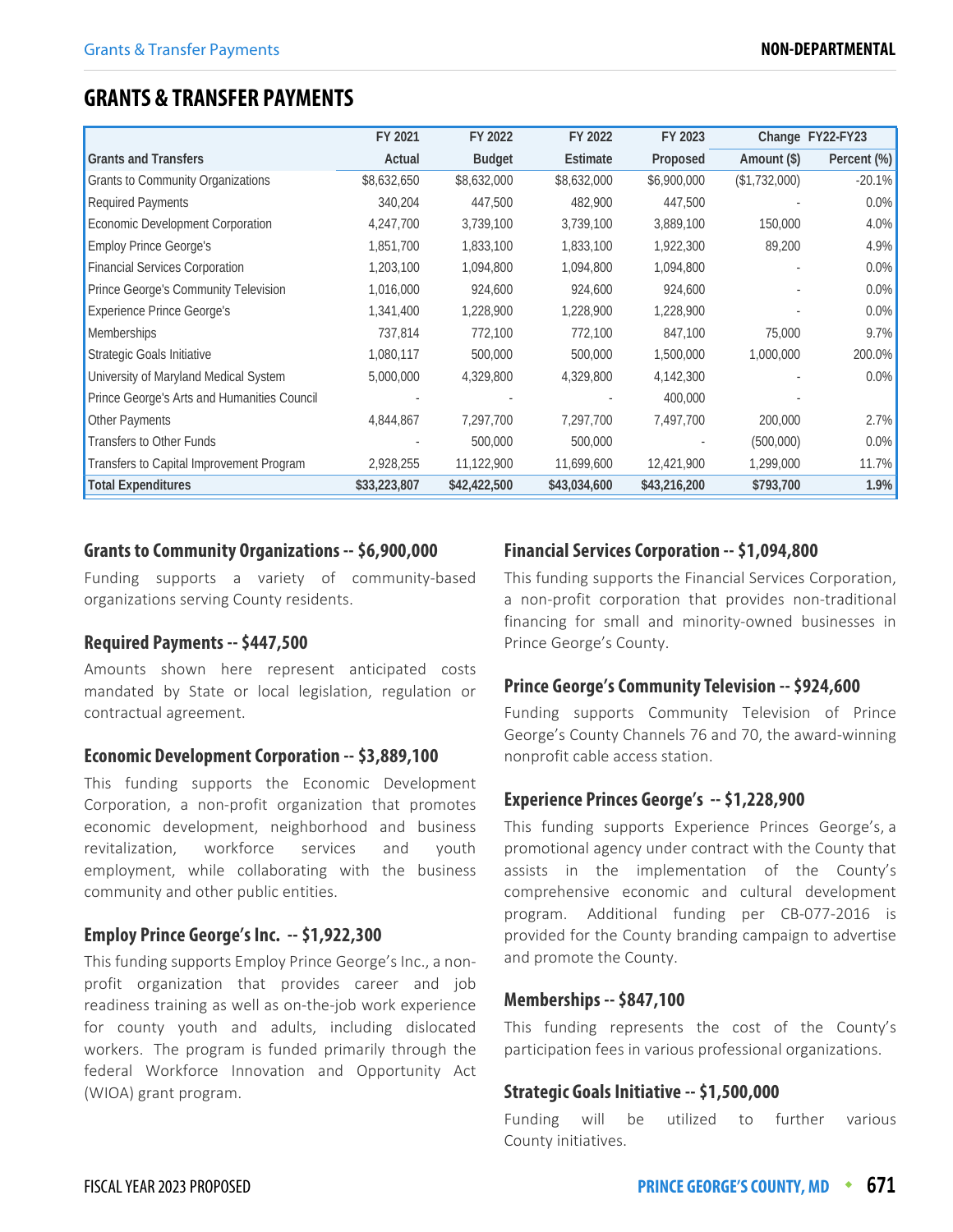#### **University of Maryland Medical System -- \$4,142,300**

These resources are designated to support the University of Maryland Medical System (formerly the Dimensions Healthcare System) in partnership with the State of Maryland. The budgeted funding reflects debt service costs related to the 2013 certificate of purchase refunding transaction. Debt payments will end in FY 2025

#### **Prince George's Arts and Humanities Council -- \$400,000**

These resources are designated to support the Prince George's Arts and Humanities Council to coordinate financial support and advocacy for the arts and humanities through grants, artistic programs and creative partnerships among business, education, government and residents. Please note that in prior fiscal years, funding allocated to this organization was budgeted under the Grants to Community Organizations category. This funding is separated starting in FY 2023.

#### **Other Payments -- \$7,497,700**

Funding reflects local impact grant funds allocated to the County for public safety projects within five miles of Rosecroft Raceway (\$1,000,000), PGC Re-entry-wrap around services (\$900,000) as well as a grant to support County developmental disability service providers (\$3,785,000). Additionally, the total includes a portion of the video lottery terminal (VLT) funds allocated for the following projects - Local Development Council Community Impact Grants (\$850,000), the Workforce Development and Training Program (\$637,700), Grants to the Excellence in Education Foundation (\$200,000) for student scholarships and grants to communities within 2.5 miles northeast of the MGM facility (\$125,000).

#### **Transfers to Capital Improvement Program -- \$12,421,900**

This category reflects General Funds allocated to capital improvement projects including the Suitland Manor project (\$1,690,000) and Glenarden Apartments (\$810,000) to fund the final phases of construction for both projects in the Redevelopment Authority; VLT - MD 210 Improvement (\$6,521,300); and VLT - Board of Education CIP projects (\$3,400,600).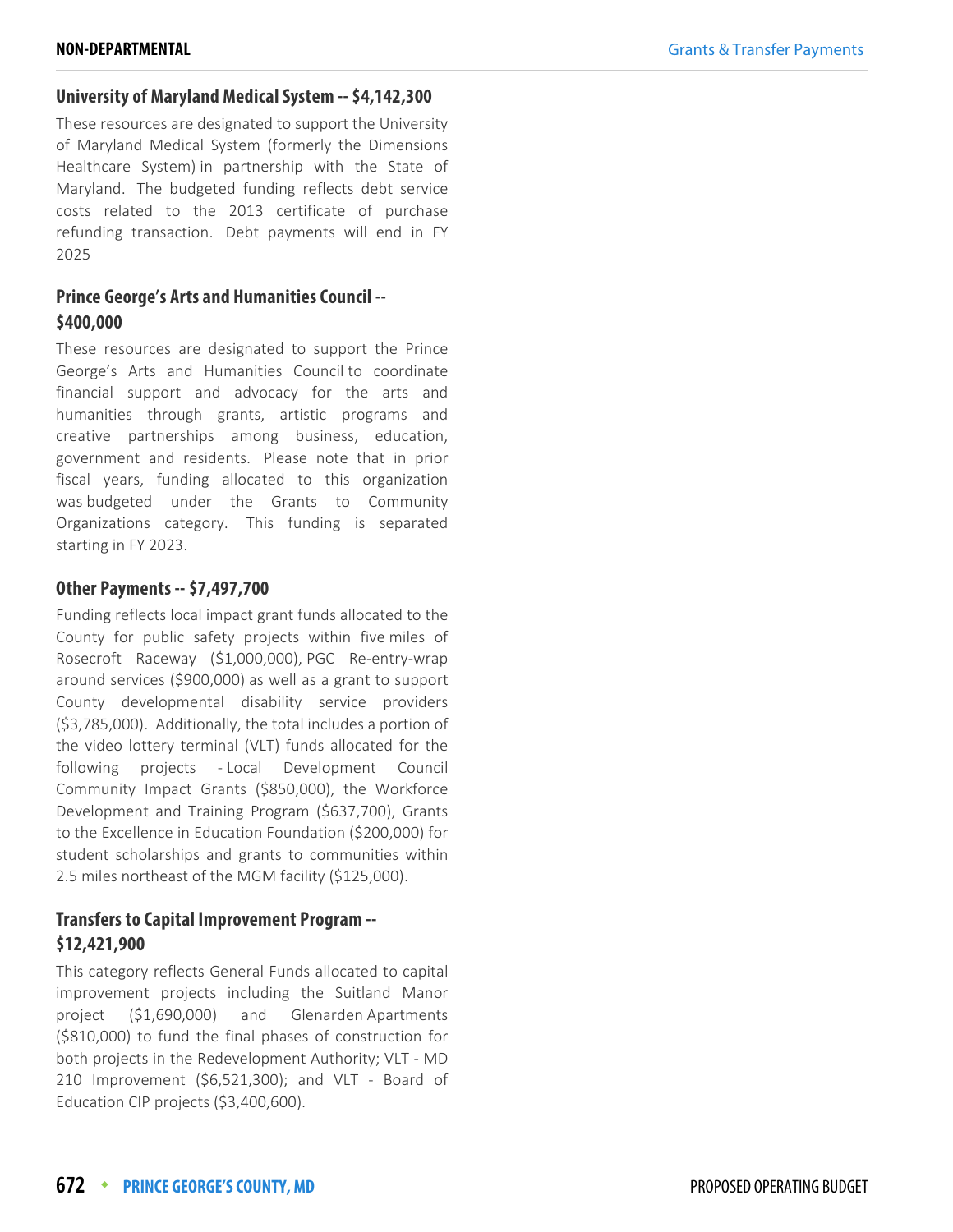# **OPERATIONAL EXPENDITURES**

|                                                              | FY 2021           | FY 2022           | FY 2022           | FY 2023           |                | Change FY22-FY23 |
|--------------------------------------------------------------|-------------------|-------------------|-------------------|-------------------|----------------|------------------|
| <b>Operational Expenditures</b>                              | Actual            | <b>Budget</b>     | Estimate          | Proposed          | Amount (\$)    | Percent (%)      |
| General Fund Insurance                                       | \$10,400,000      | \$10,400,000      | \$10,000,000      | \$10,400,000      | $\mathbb{S}$ - | $0.0\%$          |
| Judgments and Losses                                         |                   | 200,000           | 200,000           | 200,000           |                | 0.0%             |
| Postage                                                      | 943,972           | 1,400,000         | 2,325,400         | 2,500,000         | 1,100,000      | 78.6%            |
| <b>Equipment Leases</b>                                      | 24,187,112        | 26,674,300        | 19,732,100        | 25,770,100        | (904, 200)     | $-3.4%$          |
| Other Leases                                                 | 21,470,520        | 24,507,000        | 25,734,700        | 28,979,100        | 4,472,100      | 18.2%            |
| <b>Utilities</b>                                             | 12,633,022        | 15,694,500        | 16,450,900        | 17,113,500        | 1,419,000      | 9.0%             |
| <b>Streetlight Electricity</b>                               | 1,574,480         | 2,700,000         | 2,970,000         | 2,835,000         | 135,000        | 5.0%             |
| <b>Traffic Signal Electricity</b>                            | 93,663            | 150,000           | 165,000           | 157,500           | 7,500          | 5.0%             |
| Miscellaneous Expenses                                       | 13,951,671        | 7,082,600         | 9,735,600         | 8,030,100         | 947,500        | 13.4%            |
| Youth Employment Program                                     | 589,609           | 1,500,000         | 2,749,100         | 1,603,100         | 103,100        | 6.9%             |
| Automated Programs - Speed Camera, Red-Light, False<br>Alarm | 6,338,250         | 8,934,400         | 7,265,000         | 6,875,000         | (2,059,400)    | $-23.1%$         |
| Comp Absences                                                | 211,903           |                   |                   |                   |                | 0.0%             |
| State Debt Assumption - Principal and Interest payments      | 4,548,900         |                   |                   |                   |                |                  |
| Deferred Compensation in Lieu of State Retirement            | (160, 539)        | 200,000           | 200,000           | 200,000           |                | 0.0%             |
| Unemployment Insurance                                       | 475,000           | 475,000           | 475,000           | 475,000           |                | 0.0%             |
| Retiree Life Benefits/Annuities                              | 3,281,256         | 1,870,000         | 1,870,000         | 1,870,000         |                | 0.0%             |
| Retiree Health Benefits                                      | 28,039,065        | 28,048,400        | 28,048,400        | 28,048,400        |                | 0.0%             |
| SubTotal                                                     | \$128,577,884     | \$129,836,200     | \$127,921,200     | \$135,056,800     | \$5,220,600    | 4.0%             |
|                                                              |                   |                   |                   |                   |                |                  |
| <b>Expenditure Recoveries</b>                                |                   |                   |                   |                   |                |                  |
| Leases/Utilities                                             | $$$ $(3,441,554)$ | \$(2,751,800)     | \$(2,751,800)     | \$ (2,751,800)    |                | 0.0%             |
| Postage                                                      |                   | (10,000)          | (10,000)          | (10,000)          |                | 0.0%             |
| Other                                                        | (1,072,845)       | (600,000)         | (600,000)         | (600,000)         |                | 0.0%             |
| SubTotal                                                     | \$ (4,514,399)    | $$$ $(3,361,800)$ | $$$ $(3,361,800)$ | $$$ $(3,361,800)$ | \$-            | 0.0%             |
| Total                                                        | \$124,063,485     | \$126,474,400     | \$124,559,400     | \$131,695,000     | \$5,220,600    | 4.1%             |

#### **General Fund Insurance (Self-Insurance Fund) -- \$10,400,000**

General Fund Insurance is managed by the Risk Management Unit in the Office of Finance. It insures fire, casualty, automobile, and public losses. The Self-Insurance Fund is composed of the following governmental entities: the County, the Community College, the Memorial Library System, and the Board of Education. Contribution levels are based on the results of an annual actuarial study.

#### **Judgments and Losses -- \$200,000**

This appropriation represents contingent small claims payouts by the County.

#### **Postage -- \$2,500,000**

Postage costs reflect projected expenditure levels for postage.

#### **Equipment Leases -- \$25,770,100**

The FY 2023 expenditures include the principal and interest costs of the 2013, 2014, 2015, 2016, 2017, 2018, 2019, 2020 and 2021 lease purchase payments. It also includes resources for voting machine rentals.

#### **Other Leases -- \$28,979,100**

The Office of Central Services is responsible for maintaining the County's lease agreements for various locations. Funding is included to support ten County leases. In addition to the cost of County leases, funding is also included for debt service payments due on lease revenue bonds issued to support expansions of the Hyattsville and Upper Marlboro Justice Centers. Additionally, this category includes funding to support debt service costs for various public finance transactions including the Regional Medical Center.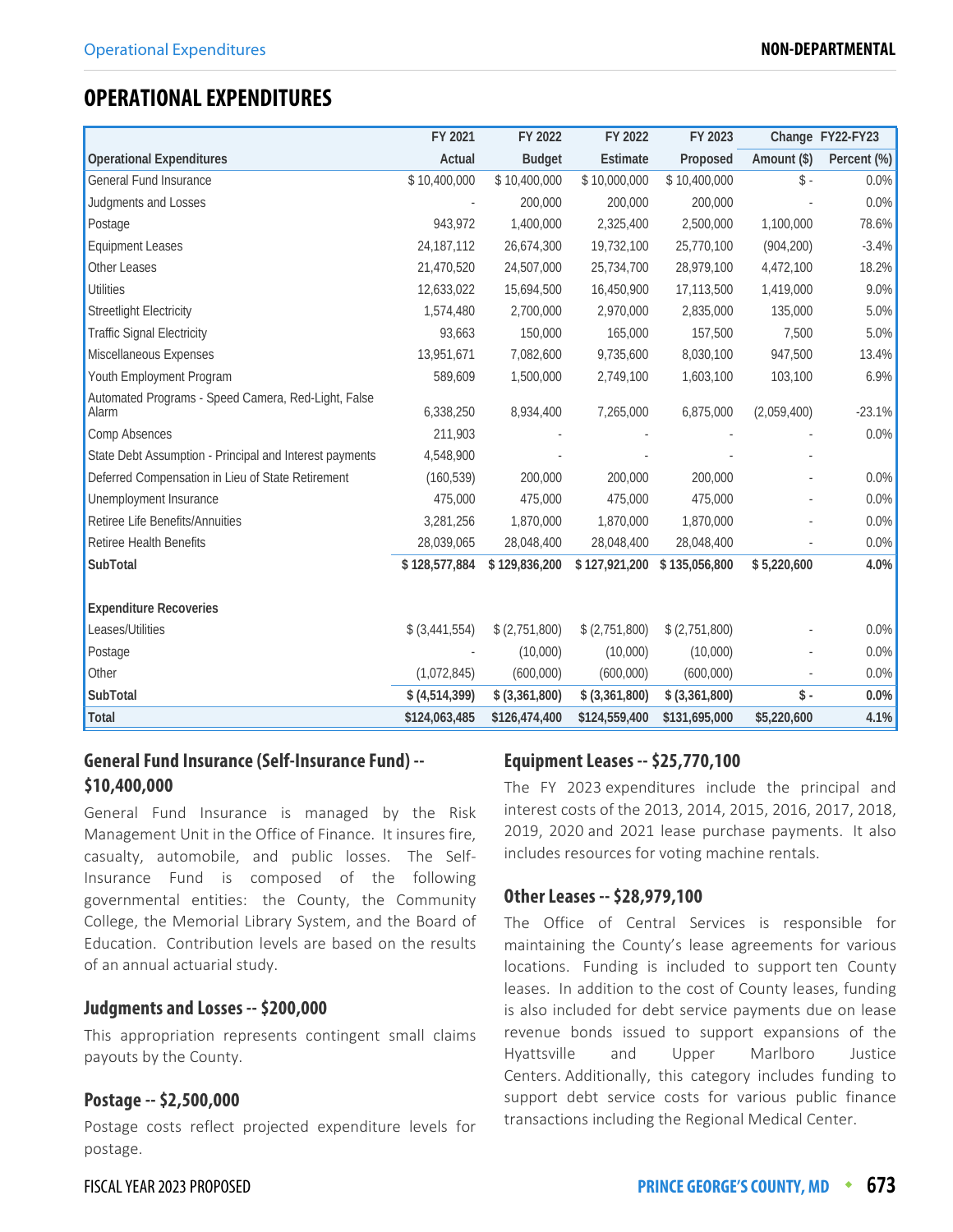#### **Utilities -- \$17,113,500**

Utility costs reflect projected expenditure levels for electricity, gas, oil, and propane used by the County and to support anticipated costs for the Cheverly hospital.

#### **Streetlights -- \$2,835,000**

Projected energy costs for streetlights maintained by the County.

#### **Traffic Signals -- \$157,500**

Operational funding for traffic signals provided by the County for vehicular and pedestrian safety.

#### **Miscellaneous Expenses -- \$8,030,100**

This category includes resources for general and administrative services related to the implementation of the County's strategic plan and collection of emergency transportation fees. This budget also includes costs for payments to the State for the State Department of Assessments and Taxation (\$2.8 million in FY 2023).

#### **Youth Employment Program -- \$1,603,100**

Reflects funding allotted for the Youth Employment Program managed by the Office of Human Resources Management.

#### **Automated Programs -- \$6,875,000**

The County incurs costs to run the speed camera program, including payment to the vendor, which are offset by the revenue generated. The amount listed also includes cost associated with the red-light camera and false alarm programs managed by the Revenue Authority.

#### **Deferred Compensation in Lieu of State Retirement -- \$200,000**

Several appointed employees have elected to participate in a Deferred Compensation Plan in lieu of the Maryland State Pension System. These costs are included in this category.

#### **Unemployment Insurance -- \$475,000**

This represents the anticipated unemployment insurance claims payable during the fiscal year.

### **Retiree Life and Health Insurance -- \$29,918,400**

This represents both the Retiree Life Benefits/Annuities (\$1.9 million) and the Retiree Health Benefits (\$28.0 million) costs. The County portion of health and life insurance costs for retired employees are funded in this category. It includes \$1,800,000 for retiree life insurance, \$70,000 for retiree annuities, and \$28,048,400 for retiree health benefits, or Other Post Employment Benefits (OPEB).

#### **Expenditure Recoveries (Project Charges) -- (\$3,361,800)**

Expenditure Recoveries are from non general funds for charges for utilities, maintenance and equipment usage payments, retiree health insurance recoveries and postage recoveries from various funds.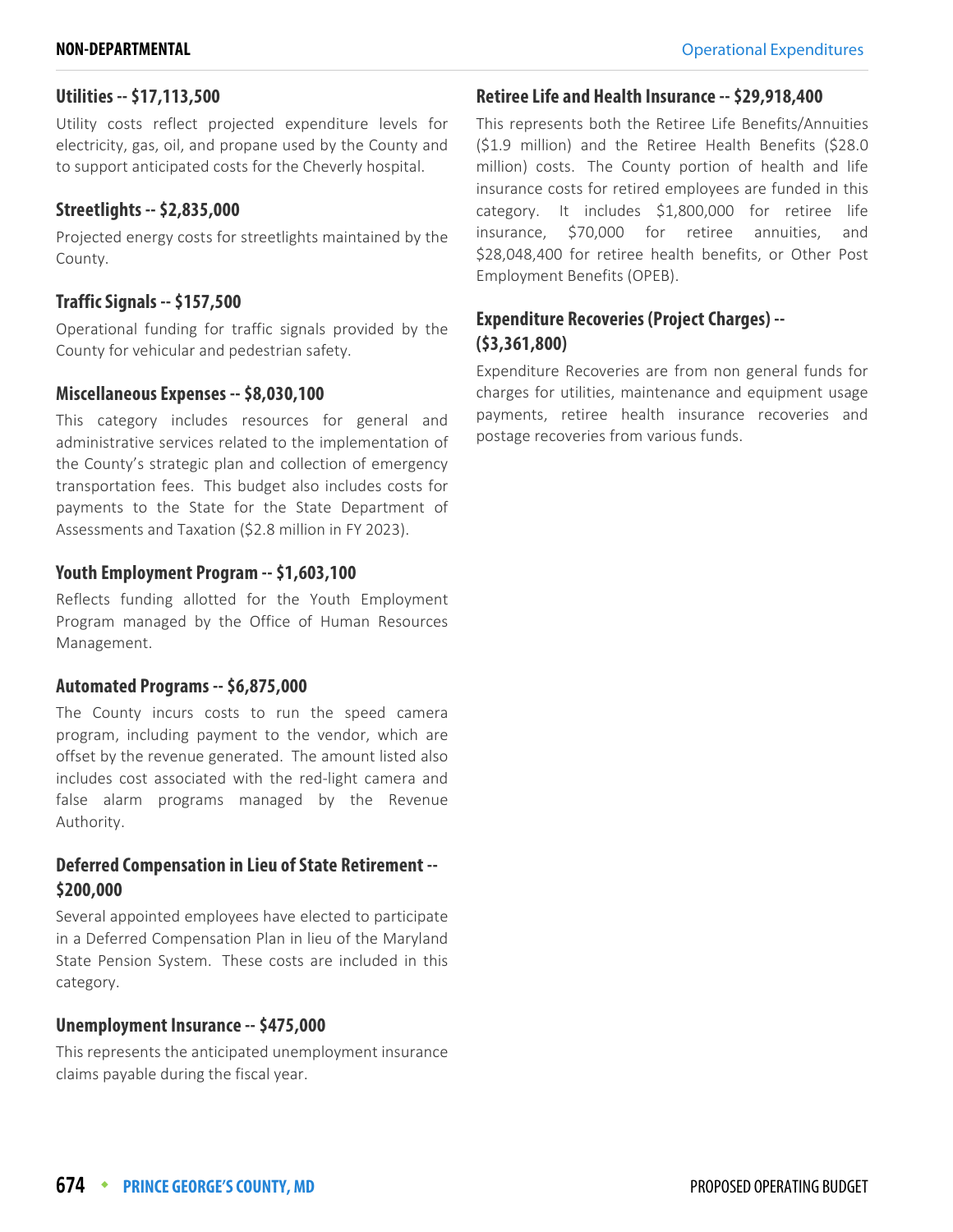# **CONTINGENCIES**

| <u>ECONOMIC DEVEROPMENT MICENTIVE L'UNU EXPENSITUIT D'UNIMITÀ V</u> |         |               |          |              |             |                  |  |  |
|---------------------------------------------------------------------|---------|---------------|----------|--------------|-------------|------------------|--|--|
|                                                                     | FY 2021 | FY 2022       | FY 2022  | FY 2023      |             | Change FY22-FY23 |  |  |
| Contingencies                                                       | Actual  | <b>Budget</b> | Estimate | Proposed     | Amount (\$) | Percent (%)      |  |  |
| Compensation                                                        | \$0     | \$10,129,200  | \$0      | \$18,129,200 | 8,000,000   | 79.0%            |  |  |
| Fringe Benefits                                                     |         | 3.670.800     |          | 3,670,800    |             | 0.0%             |  |  |
| Operating                                                           |         |               |          |              |             | $0.0\%$          |  |  |
| Capital Outlay                                                      |         |               |          |              |             | $0.0\%$          |  |  |
| <b>Total Expenditures</b>                                           | \$0     | \$13,800,000  | \$0      | \$21,800,000 | \$8,000,000 | 58.0%            |  |  |

#### **Economic Development Incentive Fund Expenditure Summary**

In FY 2023, contingency expenditures increase \$8,000,000 or 58% over the FY 2022 approved budget. Contingency funding supports potential countywide salary improvements for employees. Please note that the FY 2022 cost for salary adjustments is reflected in every agency's FY 2022 estimate and not the Non-Departmental budget. The FY 2022 budget total will be reallocated to each agency via a budget supplemental by the end of the fiscal year. It is projected that all funding in FY 2022 will be spent.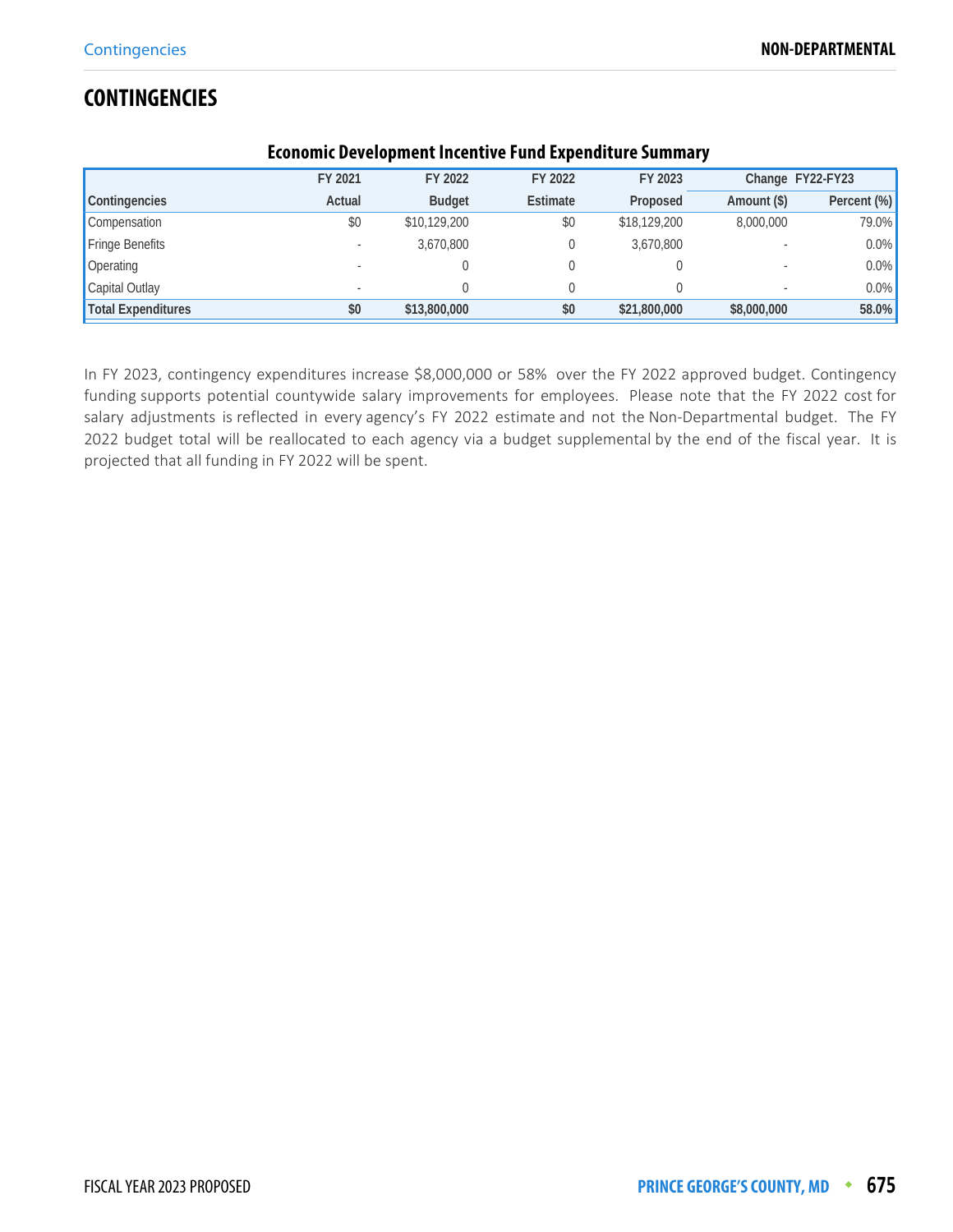# **ECONOMIC DEVELOPMENT FUND**

This fund will provide financial assistance in the form of loans, guarantees, and grants to benefit existing and potential industrial and commercial businesses in the County. The primary goal of the fund is to create and retain jobs, broaden the local tax base, promote economic development opportunities, and assist in the retention of existing businesses and the attraction of new businesses.

#### **Economic Development Incentive Fund Expenditure Summary**

|                           | FY 2021     | FY 2022       | FY 2022     | FY 2023     |             | Change FY22-FY23 |
|---------------------------|-------------|---------------|-------------|-------------|-------------|------------------|
| Category                  | Actual      | <b>Budget</b> | Estimate    | Approved    | Amount (\$) | Percent (%)      |
| Compensation              |             |               |             |             |             | $0.0\%$          |
| <b>Fringe Benefits</b>    |             |               |             |             |             | $0.0\%$          |
| Operating                 | 6,410,319   | 9,000,000     | 4.090.900   | 9,000,000   |             | $0.0\%$          |
| Capital Outlay            |             |               |             |             |             | $0.0\%$          |
| <b>Total Expenditures</b> | \$6,410,319 | \$9,000,000   | \$4,090,900 | \$9,000,000 |             | $0.0\%$          |

| <b>Economic Development Incentive Fund Summary</b> |               |                 |                          |                 |                      |                  |  |  |  |
|----------------------------------------------------|---------------|-----------------|--------------------------|-----------------|----------------------|------------------|--|--|--|
|                                                    | FY 2021       | FY 2022         | FY 2022                  | FY 2023         |                      | Change FY22-FY23 |  |  |  |
| Category                                           | Actual        | <b>Budget</b>   | Estimate                 | Proposed        | Amount (\$)          | Percent (%)      |  |  |  |
| <b>BEGINNING FUND BALANCE</b>                      | \$32,432,547  | \$30,453,547    | \$26,868,493             | \$22,903,793    | (\$7,549,754)        | $-24.8%$         |  |  |  |
|                                                    |               |                 |                          |                 |                      |                  |  |  |  |
| <b>REVENUES</b>                                    |               |                 |                          |                 |                      |                  |  |  |  |
| Interest Income                                    | \$255,505     | \$350,000       | \$126,200                | \$350,000       | $\mathsf{\$}$ .      | $0.0\%$          |  |  |  |
| Loan Repayments (Principal and Interest)           | 590,528       | 1,300,000       | $\overline{\phantom{a}}$ | 1,300,000       |                      | $0.0\%$          |  |  |  |
| <b>Equity Investment Returns</b>                   |               |                 |                          |                 |                      | 0.0%             |  |  |  |
| Federal Aid                                        |               |                 |                          |                 |                      | $0.0\%$          |  |  |  |
| State Aid                                          |               |                 |                          |                 |                      | 0.0%             |  |  |  |
| Miscellaneous Revenues                             | 233           |                 |                          |                 |                      | 0.0%             |  |  |  |
| Appropriated Fund Balance                          |               | 7,350,000       | 3,964,700                | 7,350,000       |                      | 0.0%             |  |  |  |
| <b>Total Revenues</b>                              | \$846,266     | \$9,000,000     | \$4,090,900              | \$9,000,000     | $\mathsf{\$}$ -      | $0.0\%$          |  |  |  |
|                                                    |               |                 |                          |                 |                      |                  |  |  |  |
| <b>EXPENDITURES</b>                                |               |                 |                          |                 |                      |                  |  |  |  |
| Small Business Loans and Grants                    | \$6,410,319   | \$9,000,000     | \$4,090,900              | \$9,000,000     | $\mathsf{\$}$ .      | 0.0%             |  |  |  |
| <b>Total Expenditures</b>                          | \$6,410,319   | \$9,000,000     | \$4,090,900              | \$9,000,000     | $\mathsf{\$}$ .      | 0.0%             |  |  |  |
| <b>EXCESS OF REVENUES OVER EXPENDITURES</b>        | (\$5,564,053) |                 |                          |                 |                      | 0.0%             |  |  |  |
| <b>OTHER ADJUSTMENTS</b>                           | \$(1)         | $$$ (7,350,000) | $$$ (3,964,700)          | $$$ (7,350,000) | $\hat{\mathbb{S}}$ - | 0.0%             |  |  |  |
| <b>ENDING FUND BALANCE</b>                         | \$26,868,493  | \$23,103,547    | \$22,903,793             | \$15,553,793    | $$$ (7,549,754)      | $-32.7%$         |  |  |  |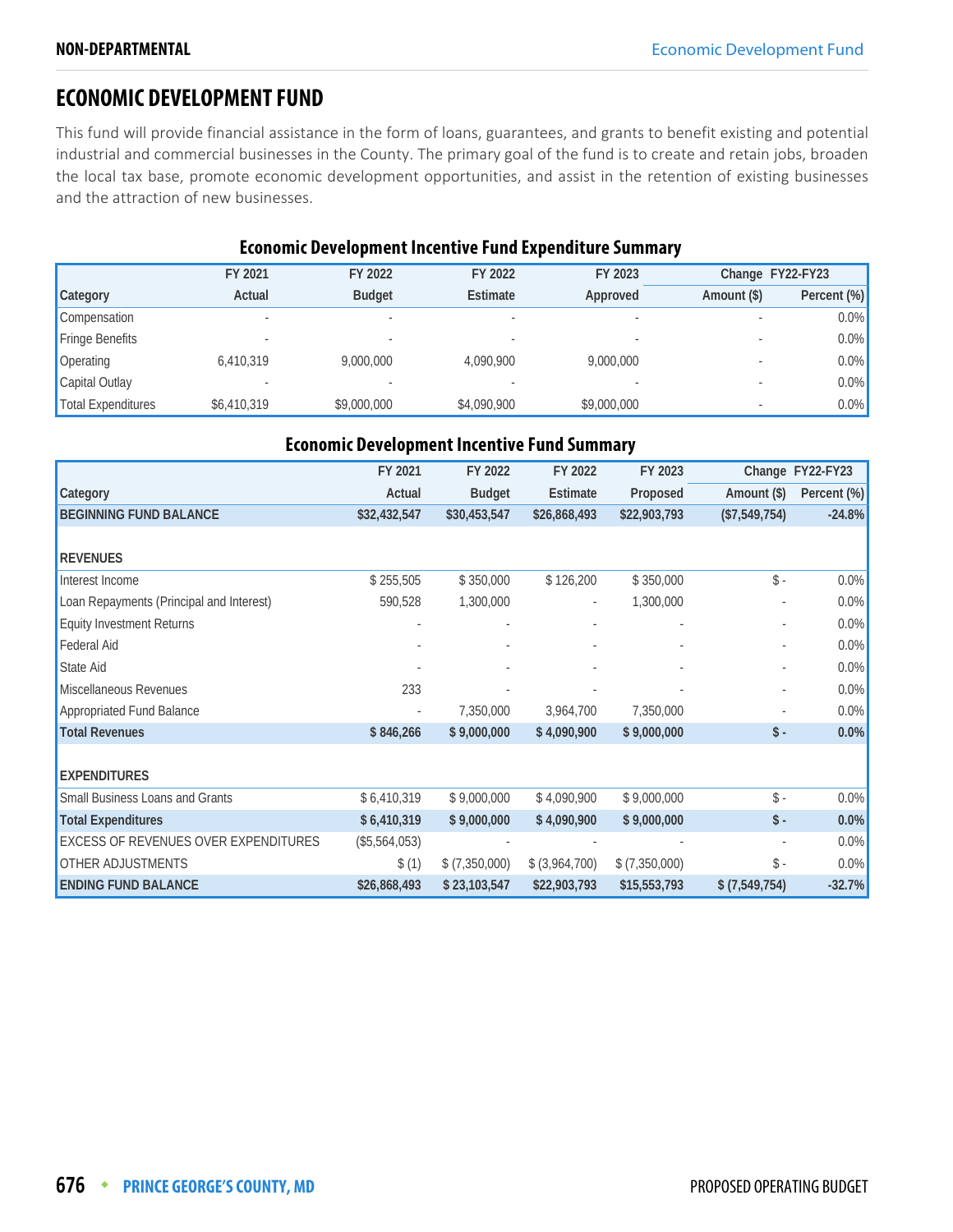# **GRANT FUNDS SUMMARY**

|                        | <b>FY 2021</b> | <b>FY 2022</b> | <b>FY 2022</b>  | FY 2023         | <b>Change FY22-FY23</b> |             |
|------------------------|----------------|----------------|-----------------|-----------------|-------------------------|-------------|
| <b>Category</b>        | <b>Actual</b>  | <b>Budget</b>  | <b>Estimate</b> | <b>Proposed</b> | Amount $(5)$            | Percent (%) |
| Compensation           | \$33,039,952   | s—             | \$22,272,500    |                 | ১—                      |             |
| <b>Fringe Benefits</b> | 10,767,817     |                | 1,703,900       |                 |                         |             |
| <b>Operating</b>       | 107,896,732    |                | 31,389,500      |                 |                         |             |
| Capital Outlay         | 3,705,461      |                | 2,300,000       |                 |                         |             |
| <b>SubTotal</b>        | \$155,409,962  | s—             | \$57,665,900    | s—              | s—                      |             |
| Recoveries             |                |                |                 |                 |                         |             |
| <b>Total</b>           | \$155,409,962  |                | \$57,665,900    |                 |                         |             |

#### **Expenditures by Category - Grant Funds**

The FY 2023 proposed grant budget remains unchanged from FY 2022 approved budget. The FY 2022 estimate reflects funding received from the State and federal governments to address the COVID-19 pandemic. The primary sponsor for the majority of these program initiatives is the U.S. Treasury Department. The primary programs funded are the Coronavirus Aid, Relief and Economic Securities Act (CARES) Act-Coronavirus Relief Fund, the Maryland Department of Commerce COVID-19 Restaurant Assistance Program, Prince George's County Hotel Relief Fund and the American Rescue Plan Act (ARPA)-State and Local Fiscal Recovery Fund (SLFRF) grant programs. Please note that Non-Departmental also maintains two lines of appropriation authority - Public/Private Partnerships and Unanticipated Grants/Interim Appropriation - that agency's may request for unanticipated grant awards received after budget adoption. This line of appropriation authority allows agency's to begin program/project implementation upon award while official legislative approval is requested and adopted via resolution.